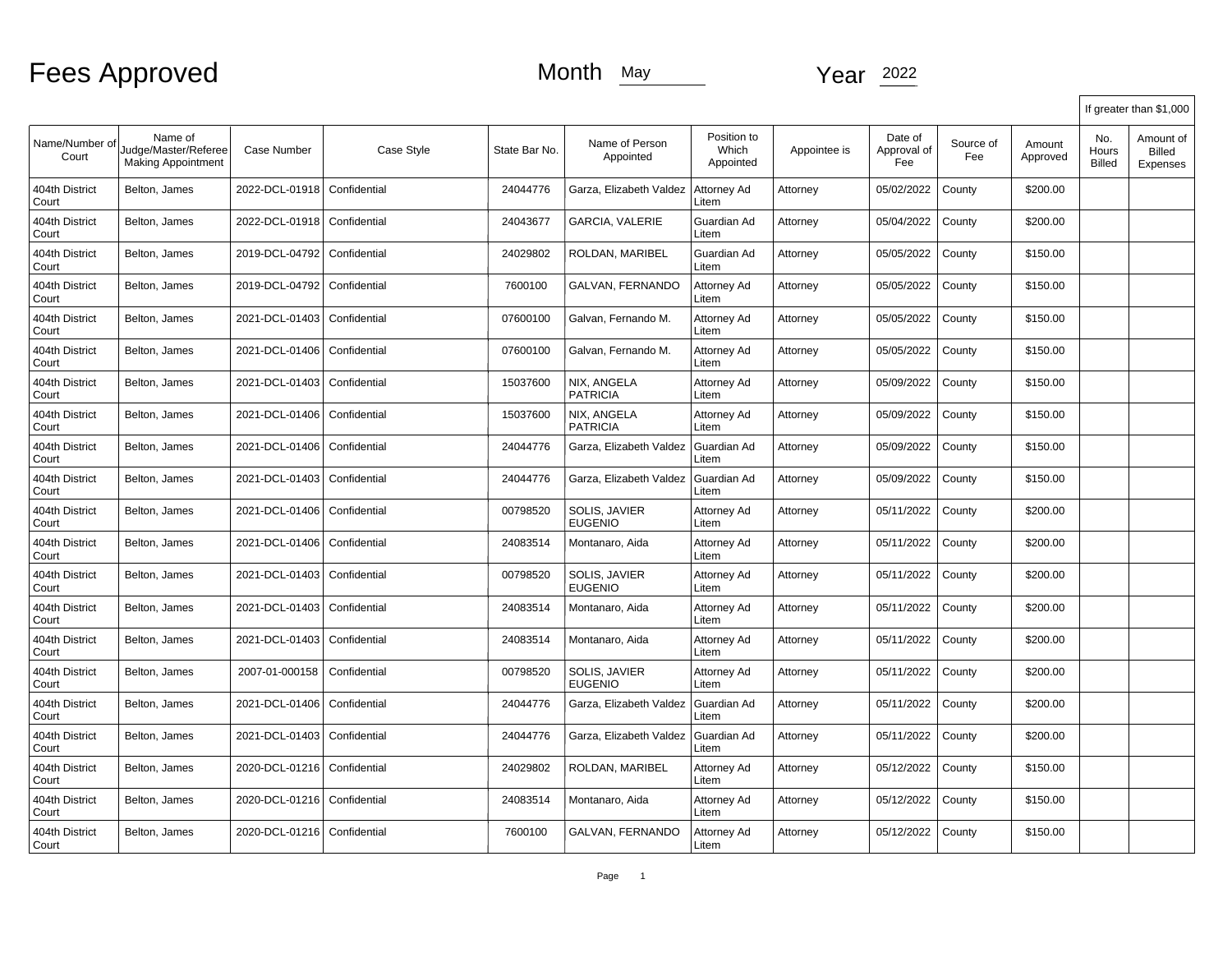## Fees Approved Month May Month May Year 2022

|                         |                                                              |                               |                                                                                                                                                                                                                                                   |               |                             |                                   |              |                               |                  |                    |                               | If greater than \$1,000                |
|-------------------------|--------------------------------------------------------------|-------------------------------|---------------------------------------------------------------------------------------------------------------------------------------------------------------------------------------------------------------------------------------------------|---------------|-----------------------------|-----------------------------------|--------------|-------------------------------|------------------|--------------------|-------------------------------|----------------------------------------|
| Name/Number of<br>Court | Name of<br>Judge/Master/Referee<br><b>Making Appointment</b> | Case Number                   | Case Style                                                                                                                                                                                                                                        | State Bar No. | Name of Person<br>Appointed | Position to<br>Which<br>Appointed | Appointee is | Date of<br>Approval of<br>Fee | Source of<br>Fee | Amount<br>Approved | No.<br>Hours<br><b>Billed</b> | Amount of<br><b>Billed</b><br>Expenses |
| 404th District<br>Court | Belton, James                                                | 2020-DCL-01216   Confidential |                                                                                                                                                                                                                                                   | 24043677      | <b>GARCIA, VALERIE</b>      | Guardian Ad<br>Litem              | Attorney     | 05/16/2022                    | County           | \$150.00           |                               |                                        |
| 404th District<br>Court | Belton, James                                                | 2020-DCL-01216   Confidential |                                                                                                                                                                                                                                                   | 24029802      | ROLDAN, MARIBEL             | Attorney Ad<br>Litem              | Attorney     | 05/17/2022                    | County           | \$200.00           |                               |                                        |
| 404th District<br>Court | Belton, James                                                | 2020-DCL-01216   Confidential |                                                                                                                                                                                                                                                   | 7600100       | GALVAN, FERNANDO            | Attorney Ad<br>Litem              | Attorney     | 05/17/2022                    | County           | \$350.00           |                               |                                        |
| 404th District<br>Court | Belton, James                                                | 2020-DCL-01216   Confidential |                                                                                                                                                                                                                                                   | 24043677      | <b>GARCIA, VALERIE</b>      | Guardian Ad<br>Litem              | Attorney     | 05/17/2022                    | County           | \$200.00           |                               |                                        |
| 404th District<br>Court | Adobbati, Ricardo M                                          | 2021-DCL-02768                | Cameron County, City of San<br>Benito, San Benito Consolidated<br>Independent School District<br>VS.<br>The known and unknown heirs<br>of Timoteo Santiago<br>(Deceased), The known and<br>unknown heirs of Elena Elena<br>G. Santiago (Deceased) | 24062873      | MARTINEZ, GABRIELA          | Attorney Ad<br>Litem              | Attorney     | 05/17/2022                    | Defendant        | \$500.00           |                               |                                        |